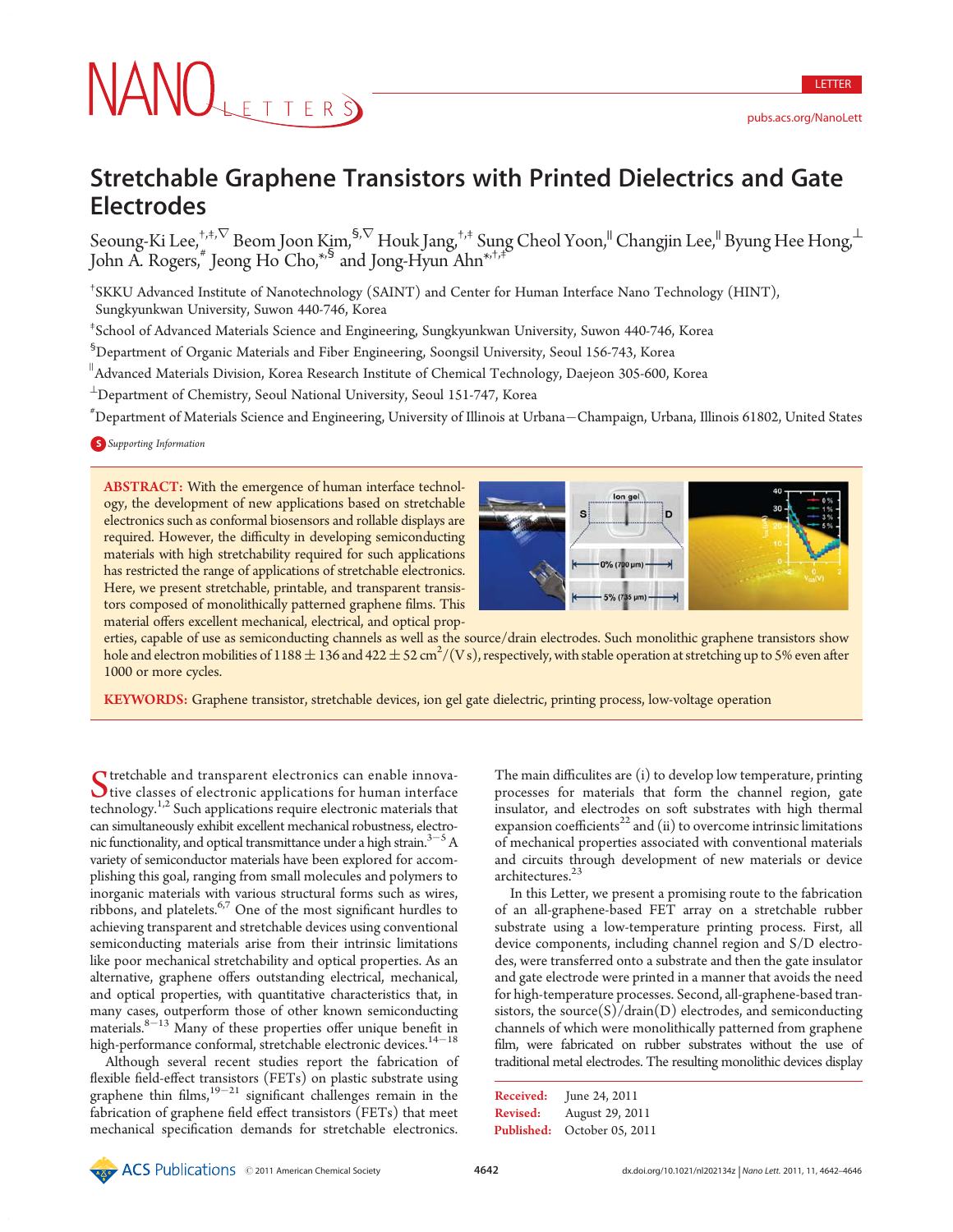

Figure 1. Schematic diagram of the fabrication procedure for arrays of graphene FETs on a stretchable substrate. Monolithically patterned graphene including source/drain electrodes and semiconducting channels were transferred on a rubber substrate with a supporting layer. After transfer, the supporting layer was removed with acetone. The ion gel gate dielectric and PEDOT:PSS gate electrodes were printed using commercial aerosol jet printing techniques.

several advantages, such as good mechanical stretchability, optical transmittance, and simple device design, as well as improved contact at the channel-to-S/D interface.

Figure 1 shows a schematic illustration of the steps involved in the fabrication of a graphene FET array on a rubber substrate. In the first step, high-quality monolayer graphene was synthesized on a large area Cu foil, as described previously $17$  and then the resulting material was stacked in a layer by layer fashion using direct transfer techniques (Figure S1, Supporting Information).<sup>18</sup> The graphene patterns, including S/D electrodes and a semiconducting channel region, were defined by photolithography and oxygen plasma etching of graphene layers on Cu foil. The wide S/D region and the narrow long channel region were designed to optimize the effectiveness of the gate by adjusting its resistance. A photoresist (AZ 1512; commercial positive-type PR) supporting layer was spin-coated onto the graphene film on the Cu foil. The Cu metal catalyst was electrochemically etched using an aqueous 0.1 M ammonium persulfate solution. After etching, patterned graphene was transferred on rubber substrate as usual.<sup>15</sup> For the low-temperature formation of the dielectric layer and gate electrode, a commercial aerosol jet printing technique was used (Figure S2, Supporting Information). The advantages of this jet printing method lie mainly in the high resolution  $(50 \mu m)$  and compatibility with various functional inks.<sup>22,24</sup> Ion gel ink consisting of poly(styrene-methyl methacrylate-styrene) (PS-PMMA-PS) triblock copolymer and 1-ethyl-3-methylimidazolium bis(trifluoromethylsulfonyl)imide ([EMIM][TFSI]) ionic liquid in ethyl acetate solvent (weight ratio of 0.1:0.9:9) was printed onto the patterned graphene. Upon solvent evaporation, PS-PMMA-PS triblock copolymer in the [EMIM][TFSI] ionic liquid formed a well-defined physical gel through noncovalent association of PS components that were insoluble in the ionic liquid. In the last step, a poly(3,4-ethylenedioxythiophene) oxidized with



Figure 2. Schematic illustration and electrical characteristics of highperformance, transparent, stretchable graphene FETs on a PDMS rubber substrate. (A) Schematic diagrams of mono-, bi-, and tri-layer graphene FETs. (B) Transfer characteristics of graphene FETs as a function of the number of graphene layers. (C) Hole and electron mobilities of graphene FETs as a function of the number of graphene layers. The inset shows the microscopy image of tri-layer graphene FETs on PDMS (scale bar,  $300 \mu m$ ).

poly(4-styrenesulfonate) (PEDOT:PSS) gate electrode was printed over the channel. The conductivity of the printed PEDOT:PSS was measured to be 100 S/cm.

The outstanding mechanical properties of the graphene enabled device fabrication on rubber substrates, in ways that are not possible with conventional inorganic semiconducting materials. As a demonstration (Figure 2A), we fabricated high-performance, stretchable, and printable graphene FETs with high optical transmittance on poly(dimethylsiloxane) (PDMS) rubber (Figure S3:left, Supporting Information). Figure 2B shows the drain current  $(I_D)$  as a function of gate voltage  $(V_G)$  of the different layered graphene FETs. All the devices operate within a low voltage region  $(\pm 2 \text{ V})$  with a high on-current. The ultrahigh capacitance of the ion gel gate dielectric yielded this low-voltage, high-current operation. The specific capacitance of the ion gel was measured to be 5.17  $\mu$ F/cm<sup>2</sup> at 10 Hz, much larger than typical values for 300 nm thick  $SiO_2$  dielectrics (10.8 nF/cm<sup>2</sup>). Clear ambipolar behavior was observed in the gate dependence of  $I_D$ , where a positive and negative  $V_G$  region represents electron and hole transport, respectively. The Dirac voltage which has the minimum conductance, for all the transfer curves was found to be at almost zero.<sup>25</sup>

Unlike conventional transistors, the operation of ion gel gated transistors is based on the formation of a high capacitance electric double layer (EDL), at both the ion gel/semiconductor and ion gel/gate electrode interfaces under an electric field. For example, upon application of a negative gate bias, negative surface charges on the gate electrode attract positive [EMIM] ions and form an electric double layer at the ion gel/gate interface. At the same time, negative [TFSI] ions segregate to the ion gel/graphene interface. The two EDL are formed at the gate/ion gel and the ion gel/graphene interfaces with charge-neutral diffuse layer in between. Since the capacitance of this diffuse layer is negligible, the interfacial capacitance of ion gel can be then modeled as a serial combination of an electric double layer capacitance  $(C_{EDL})$  and a quantum capacitance of the graphene  $(C_q)$ .<sup>26</sup> As a consequence, the potential drop across the two capacitors is given by

$$
|V_{\rm G} - V_{\rm G,min}| = \frac{h\nu_{\rm F}\sqrt{\pi n}}{e} + \frac{ne}{C_{\rm EDL}}
$$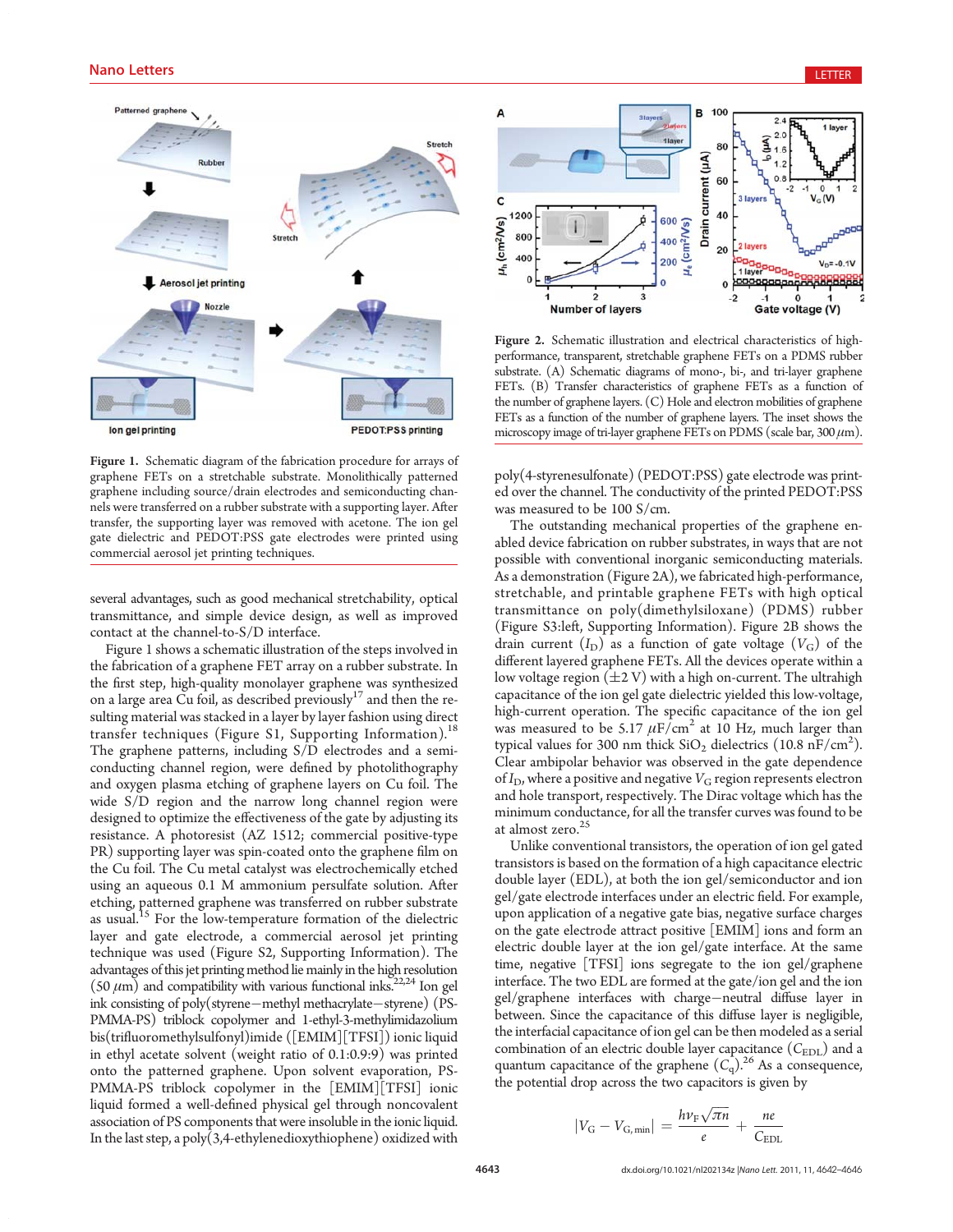

Figure 3. (A) Microscope images of tri-layer graphene FETs under substrate stretching up to 5% along the longitudinal direction of the channel. (B) Typical transfer characteristics of strained graphene FETs on PDMS. The device showed stable operation for stretching up to 5%, due to the excellent stretchability of the graphene and ion gel. (C) Normalized hole/electron mobilities, current levels (maximum hole (red circle)/electron (blue triangle), and the minimum current at the Dirac voltage (black square)) and Dirac voltage of graphene FETs as a function of the stretching level (left) and cycle during 3% device stretching and release (right).

where h is the reduced Planck's constant,  $v_F$  is Fermi velocity  $(1.1 \times 10^6 \text{ m/s})$ , *e* is the electron charge, and *n* is the charge density. On the basis of this equation, *n* was calculated by  $V_G$ , and the conductivity ( $\sigma$ ) was plotted as function of *n* as shown in the right of Figure S3. From the slope of linear regimes in the  $\sigma$  vs n plot, the carrier mobility ( $\mu$ ) was calculated using  $\mu = (d\sigma/dn)/e$ . A quick formation of these two electric double layers is possible regardless of the area of overlap between the gate electrode and the active channel because it relies on the direct motion of highly mobile ions.22 As a consequence, unconventional device configurations in which the gate electrode does not fully cover the entire area of the graphene channel is possible (Figure 1).

First, monolayer graphene FETs were fabricated on PDMS substrate. The inset of Figure 2B shows the ambipolar transfer characteristics of the monolayer graphene FETs at  $V_D = -0.1$  V. The average hole and electron mobilities were calculated as 26 and 20  $\text{cm}^2\text{/(V\,s)}$ , respectively. The poor carrier mobilities of the graphene FETs on PDMS substrate can be attributed to the both scattering from molecular species, such as moisture or other chemicals contained in the porous network structure of the  $PDMS<sup>27</sup>$  and exposing the graphene devices to contaminating species that can significantly reduce the transport properties.

To minimize the effects of PDMS-bound molecules, we fabricated bi- and tri-layer graphene-based FETs using multiple stacking method (Figure 2A). In these double- and tri-layer geometries, the bottom graphene layer provided sufficient screening of charged molecules on the substrates, acting as a barrier film; the top graphene layer was insensitive to the presence of moisture or other chemicals on the PDMS surface. In general, highly oriented multilayer graphene with an ABAB stacking sequence, as in graphite crystals, produces transistors with a lower on-current and on/off ratio due to interlayer coupling effects that become more prominent as the number of layers increases.<sup>28</sup> On the other hand, multilayer graphene films formed by transfer processes display weak interlayer coupling between layers due to the random orientations of the layer structures.17 As a result, device performance was dramatically improved compared with that achieved from monolayer graphene FETs (Figure 2B). Figure 2C shows hole and electron mobilities for different layered graphene FETs. The hole and electron mobilities increases with the number of graphene layers. The tri-layer graphene FETs yielded a hole mobility of 1131  $\pm$  96 cm<sup>2</sup>/(V s) and an electron mobility of  $362 \pm 45$  cm<sup>2</sup>/(V s), an order of magnitude greater than the corresponding values of the monolayer graphene FET.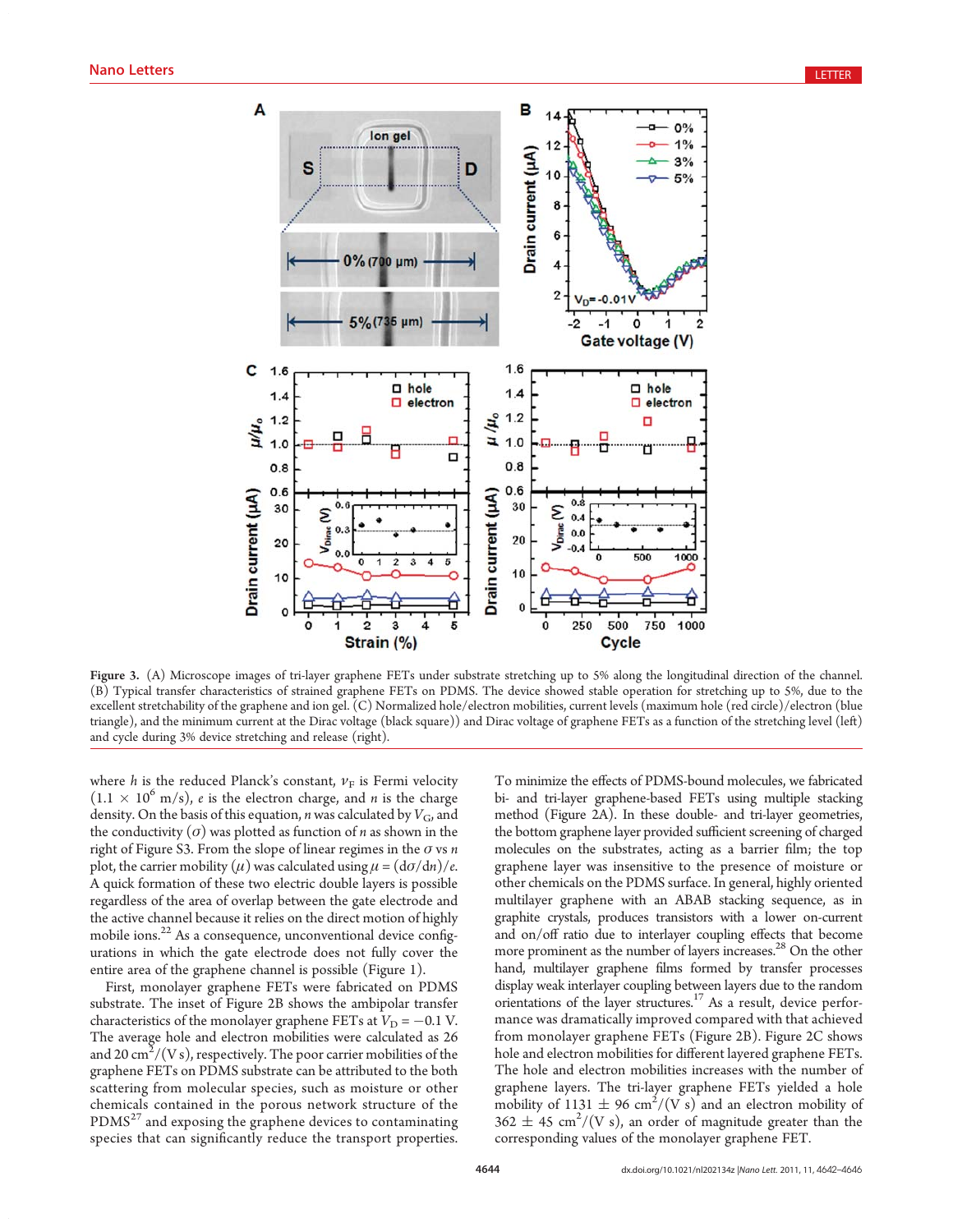

Figure 4.  $(A-C)$  Various images of the ion gel-gated graphene FETs on different substrate (polyethylene terephthalate (PET), PDMS and balloon). The inset shows the microscopy image of monolayer graphene FETs on PET (scale bar, 300  $\mu$ m). (D) The transfer characteristics at three different  $V_D(-0.1 \text{ V (black)}$ ,  $-0.2 \text{ V (red)}$ ,  $-0.3 \text{ V (blue)})$  of monolayer graphene FETs fabricated on PET (channel widths of 20  $\mu$ m and lengths of 500  $\mu$ m). The hole and electron mobilities were 958  $\pm$ 237 and 512  $\pm$  165 cm<sup>2</sup>/(V s), respectively. Insert shows output characteristics of graphene FETs. In output curve, the gate voltage was varied between  $+2$  V and  $-2$  V in steps of  $-1$  V. (E) Transfer characteristics of the tri-layer graphene FETs fabricated on a rubber balloon subjected to at most 5% strain  $(V_D = -0.1 \text{ V})$ . The hole and electron mobilities were 435  $\pm$  67 and 211  $\pm$  38 cm<sup>2</sup>/(V s), respectively, at 0% strain.

Uniaxial tunable tensile strain was applied to tri-layer graphene FETs with ion gel gate dielectrics by stretching the PDMS along the longitudinal direction of the channel. The device array was placed in a home-built uniaxial stretcher, with one side of the substrate fixed and the other side pulled to stretch the device (Figure S4, Supporting Information).

Figure 3A shows optical microscopy images of a graphene FETs at a device substrate stretching of 5%. FET performance was measured under 0-7% strain (Figure 3B and Figure S5, Supporting Information). The device exhibited stable operation at a strain of up to 5% due to the excellent stretchability of the graphene and ion gel. The hole and electron mobilities were calculated as  $1188 \pm 136$  and 422  $\pm$  52 cm<sup>2</sup>/(V s), respectively, at 0% strain. The extensions of less than 5% yielded hole and electron mobility changes of at most 15%. Fatigue tests were performed on the graphene transistors. The electrical properties were invariant even after 1000 cycles of 3% stretching along the longitudinal direction (right frame of Figure 3C). The maximum hole and electron currents and the minimum current at the Dirac voltage were independent of stretching and fatigue (Figure 3C). The Dirac voltage did not shift significantly as shown in the inset of Figure 3C. However, degradation of device characteristics and broadening of the normalized mobility distribution were observed at large applied strains (above 5%), due at least partly to microcracks initiated by grain boundaries and/or by other defects in the graphene films (Figures S5 and S6, Supporting Information).<sup>29</sup>

The good mechanical characteristics of graphene films enable integration onto highly compliant substrates, such as an ultrathin plastic and a rubber material that are incompatible with conventional inorganic material-based electronics. As demonstrations, we fabricated graphene FETs on foldable plastic foil (Figure 4A, D), and freely deformable substrates such as rubber sheets and balloons (Figure 4B,C). Figure 4E shows the change in electrical properties of the graphene FETs during uniaxial stretching during inflation of the balloon. Graphene FETs on the balloon display excellent electrical properties without significant change during stretching. These results suggest that the graphene-based FETs can provide stable and robust operation during large-scale uniaxial and biaxial strain without any including special device designs, such as wavy or buckled configurations.

In summary, stretchable, transparent, monolithic graphenebased devices were realized by utilizing chemical vapor deposition grown graphene for both the semiconducting channel and the source/drain electrodes via low temperature printing procedures. This type of fabrication, without high temperature and vacuum processes, combined with intrinsically stretchable graphene films provides a promising route to creating electrical, optical, and mechanical performance for future stretchable electronic applications which would be difficult to achieve using conventional electronic materials. Although the strechability in the reported designs are moderate, it might be possible to expand the range through optimized device structures.

# **ASSOCIATED CONTENT**

**6** Supporting Information. Additional information on growth and transfer of graphene film and device fabrication. This material is available free of charge via the Internet at http://pubs.acs. org.

# **AUTHOR INFORMATION**

#### Corresponding Author

\*E-mail: ahnj@skku.edu and jhcho94@ssu.ac.kr.

# Author Contributions

 $\sqrt{S}$ S.-K. Lee and B. J. Kim contributed equally to this work.

### **ACKNOWLEDGMENT**

This work was supported by the National Research Foundation of Korea (NRF) funded by the Ministry of Education, Science and Technology (2009-0082608, 2011-0003149, and 2011-0006268) and a Grant-in-Aid for Industrial Source Technology Development Programs from the Korea Ministry of Knowledge Economy (No. 10033309).

# **REFERENCES**

(1) Sekitani, T.; Noguchi, Y.; Hata, K.; Fukushima, T.; Aida, T.; Someya, T. Science 2008, 321, 1468–1472.

(2) Kim, D. -H.; Lu, N.; Ma, R.; Kim, Y.; Kim, R.; Wang, S.; Wu, J.; Won, S.; Tao, H.; Islan, A.; Yu, K.; Kim, T.; Chowdhury, R.; Ying, M.; Xu, L.; Li., M.; Chung, H.; Keum, H.; McCormick, M.; Liu, P.; Zhang, Y.; Omenetto, F.; Huang, Y.; Coleman, T.; Rogers, J. A. Science 2011, 333, 838–843.

(3) Lacour, S. P.; Jones, J.; Wagner, S.; Li, T.; Suo, Z. Proc. IEEE 2005, 93, 1459–1467.

(4) Rogers, J. A.; Someya, T.; Huang, Y. Science 2010, 327, 1603–1607.

(5) Park, K.; Lee, D.; Kim, B.; Jeon, H.; Lee, N.; Whang, D.; Lee, H.;

Kim, Y.; Ahn, J.-H. Adv. Funct. Mater. 2010, 20, 3577–3582.